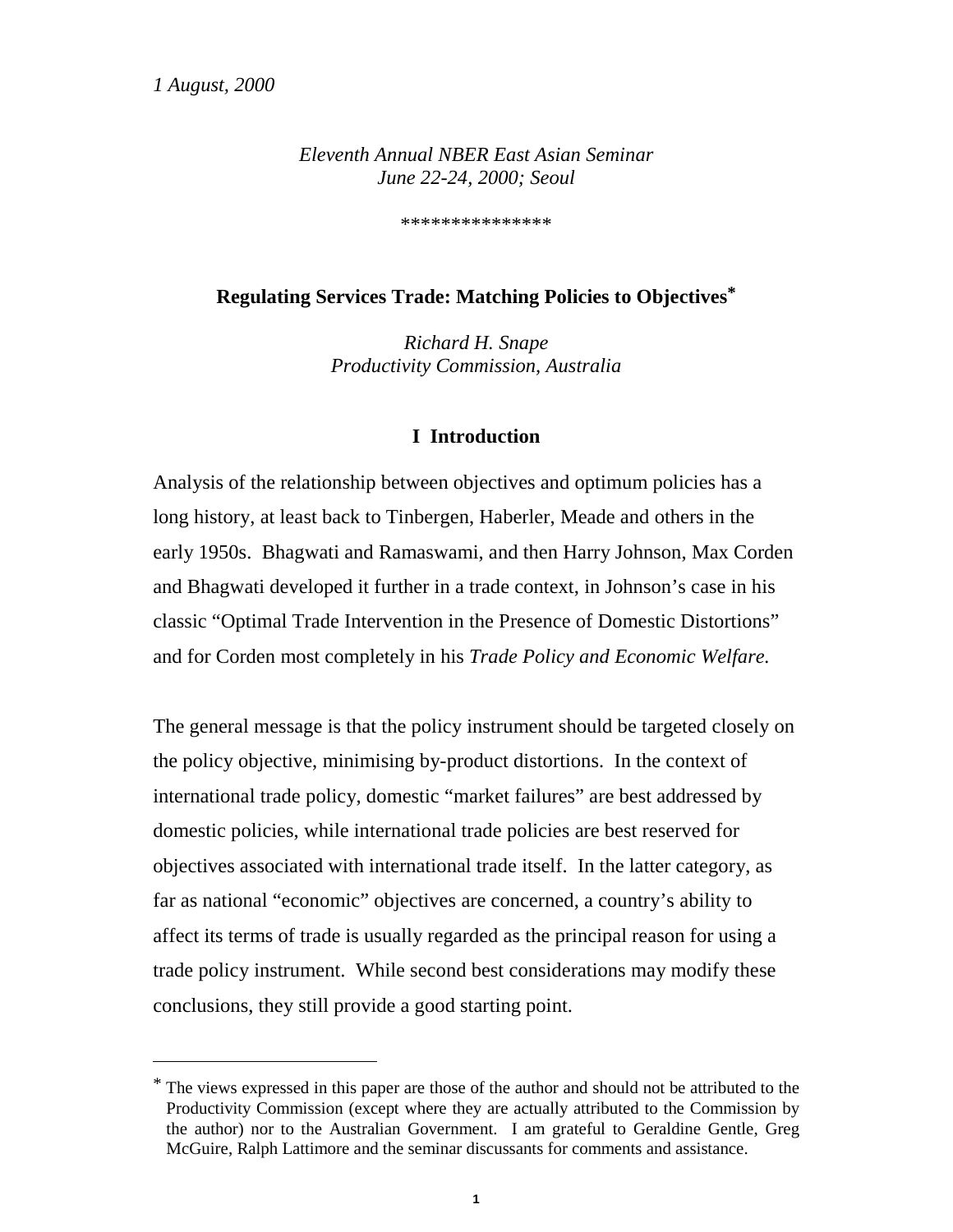As far as non-economic objectives are concerned, similar considerations apply. To the extent that such objectives are associated with trade as such (such as to satisfy isolationist objectives), trade policies would be the efficient means to pursue the objective. To the extent that they are essentially domestic (for example to expand production of cars in Australia) trade policies are not optimum policies, in the absence of second best or administrative cost considerations.

Most of this analysis has been in relation to trade in goods, where the goods move between countries but the factors of production and the consumers or users of the goods do not. More recently, appropriate regulation of services trade has been addressed, within countries and internationally, particularly in the context of the negotiation of the General Agreement on Trade in Services (GATS) and subsequently.

In this paper the policy-objective link is addressed for services, with a stronger emphasis on the specification of objectives than has been apparent in some of the literature. The desirability of generic, or horizontal, policies is emphasized. Some of the Reports of the Australian Productivity Commission are drawn upon to illuminate these issues.

### **II Generic Policies**

The rules of the GATT are mostly framed in forms that cover all goods (though there are exceptions for agriculture and clothing and textiles). In the GATS the general rules are quite modest in comparison. The GATS is a framework agreement with special provisions being negotiated for each sector. Much of the activity by the Members in the GATS has been sector specific, with little or no attempt to develop cross sector rules or trade offs.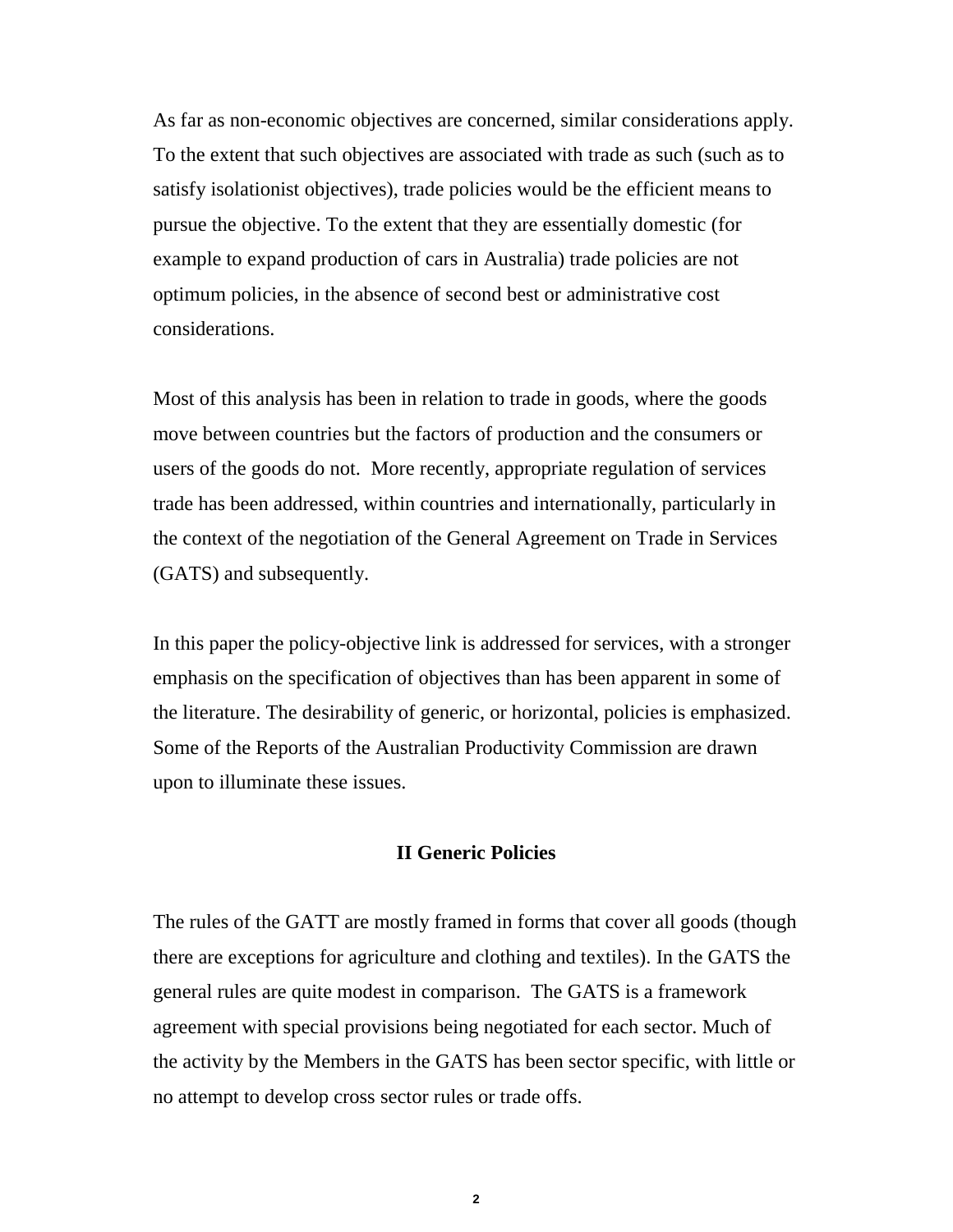In some quarters there have been recent attempts to develop generic, or horizontal, disciplines for services at the domestic and multilateral level (Mattoo, 2000, pp.483-7). As Mattoo (p.484) points out: "a generic approach is to be preferred to a purely sectoral approach for at least three reasons: it economises on negotiating effort, leads to the creation of disciplines for all services rather than only the politically important ones, and reduces the likelihood of negotiations being captured by sectoral interest groups". In addition, a generic approach helps to ensure that the same criteria and policies are applied for different products and industries to address the same policy objective. Provided the policies are well chosen, this reduces the distortions of resource allocation and choice. But the case here applies not only to services: it applies to goods as well.

Further, despite the many differences between some forms of goods trade and services trade, and the different forms of regulation, the arguments for generic or horizontal policies that apply to policies for goods and to policies for services also apply to policies across both goods and services. Where there are objectives that relate to both goods and services, there is a strong case for applying generic policies – nationally and internationally – that embrace both.

As an example of what can develop when services policy is not generic but is highly industry specific, international aviation stands out. A very restrictive framework of bilateral aviation agreements has developed and the trade-offs are all within aviation. There is no "non-discrimination" rule as there is under both GATT and GATS: indeed discrimination is of the essence.

.

For the last fifty odd years international aviation has been conducted within the context of bilateral reciprocity, based on protection of national "designated" flag carriers. International aviation (except ground handling and similar services) is explicitly excluded from the provisions of GATS. There are now more than three thousand of these bilateral agreements, world wide. They are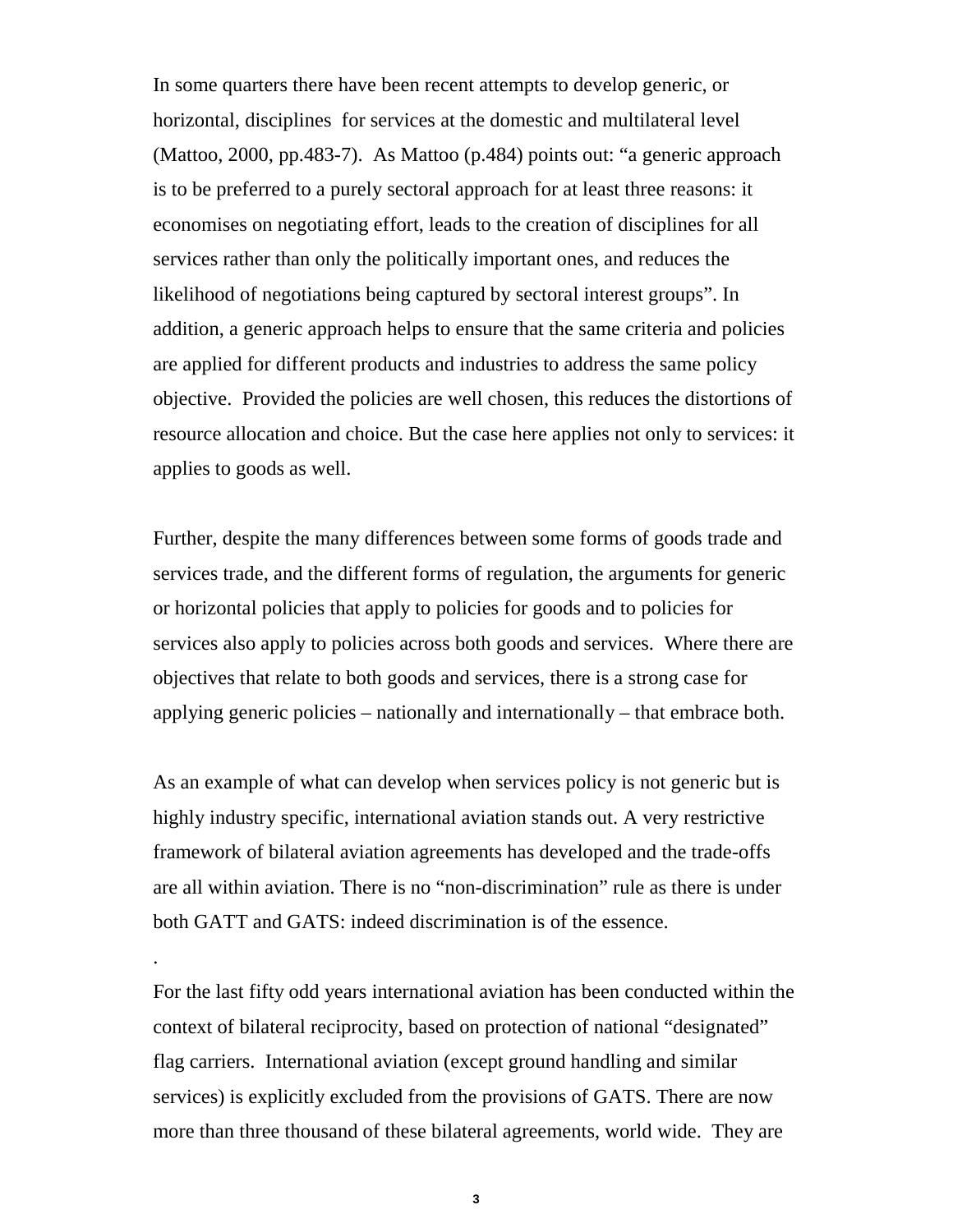based on "freedoms": that is, nothing is allowed unless it is explicitly permitted. The agreements typically specify the number of seats which can be offered by the designated airlines of the two parties to the agreement for flights between the two countries, and whether they may pick up traffic *en route* and fly beyond the parties. They rarely allow carriage within the foreign partner. They may also contain provisions relating to fares, which may range from notification to governments, through to fare approval or control by governments. Some agreements provide for the sharing of revenue between the airlines of the two parties. Typically the agreements (or other legislation) limit the foreign ownership of airlines.

Partners to agreements may effectively veto foreign takeovers of airlines in their partner countries by refusing to recognise an airline as a designated national airline of the partner country, for the exercise of the rights under the air services agreement. (This was threatened by the United States when Aerolineas Argentinas was taken over by Iberian Airlines; in response to the threat, the US received concessions from Argentina.) Thus the ownership provisions are at the core of the system.

There has been substantial liberalisation of air service agreements by many countries in recent years, but still on a bilateral basis. The US has entered into more than thirty bilateral "open skies" agreements, which involve the removal of most of the restrictions on capacity and routes, but which still prohibit foreign airlines from carrying domestic passengers within the US, and they do not ease the tight restrictions on the national ownership of US airlines.

Within this context, the Productivity Commission<sup>1</sup> was asked by the Australian Government to recommend the best policy for the Australian people as a

 $\overline{a}$ 

<sup>&</sup>lt;sup>1</sup> The Productivity Commission, an independent statutory agency, is the Australian Government's principal and advisory body on microeconomic policy and regulation. Its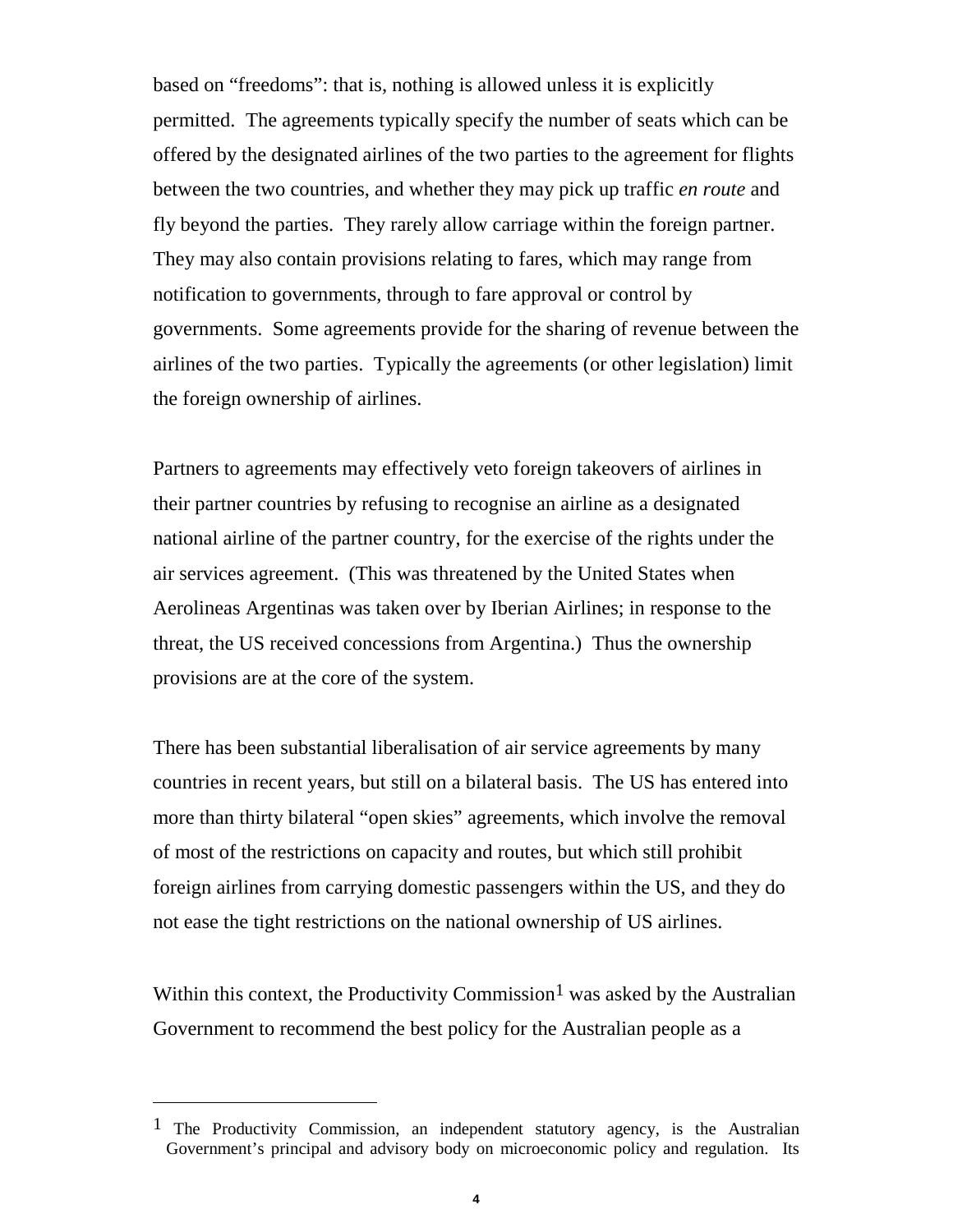whole.<sup>2</sup> Industry protection as such was not an objective within the Government's Terms of Reference for the Inquiry, nor is it within the matters which the Commission is required to consider by its Act.

The Commission caused surprise in some quarters by not recommending unilateral liberalisation. The reason was that in the tight bilateral system, unilateral liberalisation could not be guaranteed to increase the traffic between Australia and other countries. The trading conditions have to be agreed by the parties at both ends of a flight (and with intermediate countries, if there are any). Thus the terms of trade (here meaning the terms of aviation trade) are negotiated between the parties and no country is a "small country" in the usual economic sense of being unable to affect its terms of trade.

The Commission recommended that the Australian Government try to negotiate an open plurilateral club of open skies agreements, and, better still a liberal multilateral agreement for aviation under the GATS. But within the constraints of the bilateral system the Commission's main recommendation was that the government attempt to negotiate agreements that are as unrestricted as possible with the bilateral partners. The policy would offer unrestricted capacity, routes (including intermediate and beyond points), fares, codesharing, number of designated airlines, and ownership as a basis for designation. (Unilateral unrestricted open skies, within overall negotiated capacity, was recommended for all airports with the exception of Sydney, Melbourne, Brisbane and Perth, on the grounds that that negotiating power was limited for all airports except these four.) Domestic cabotage was to be

 $\overline{a}$ 

Reports, together with submissions made to it in the course of its Inquiries, are available without charge on its website: www.pc.gov.au.

<sup>2</sup> The Commission's Act requires it to have regard (*inter alia*) to the need "to improve the overall economic performance of the economy through higher productivity in the public and private sectors in order to achieve higher living standards for all members of the Australian community" and "to reduce regulation of industry … where this is consistent with the social and economic goals of the Commonwealth Government".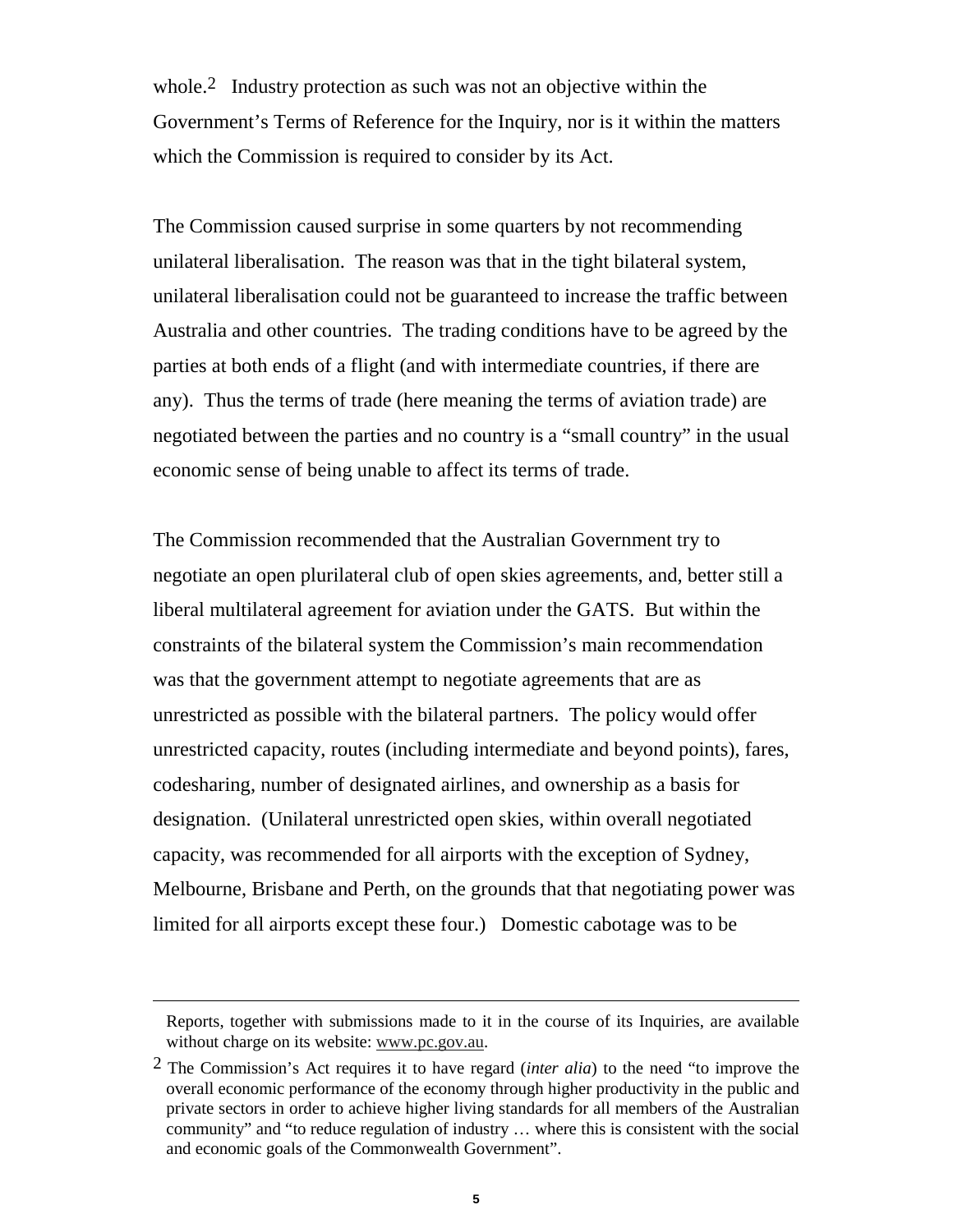negotiated bilaterally. The government has accepted these recommendations, with the exception of that relating to cabotage.

Lessons that can be drawn from this Inquiry relate to the danger of going down the path of product-specific reciprocity (Snape, forthcoming.) Even if industry protection is not a part of the objective of the policy framework, (and even if it were there are likely to be other better means by which to pursue it) the ability to pursue the general interest is limited by the stance of foreign partners to the bilateral agreements.

Generic principles and agreements are, of course, of no use for those industries for which their application is excluded. But there would appear to be no reason in principle why generic principles and regulations (international and national) could not be applied to all forms of international transport (of goods, people and services), whether it is provided in physical form or by wire or by the electromagnetic spectrum. The regulation could then address the basic national objectives, rather than be specific to particular modes of transport. If the objective is industry protection as such, there are more efficient means by which to do it than through a morass of bilaterally restrictive agreements, which in many cases provide few incentives for economic efficiency.

How international aviation would develop in a multilateral, non-discriminatory aviation world is a matter of conjecture. Hub and spoke systems could well develop, as in the United States, together with airline mergers that would in part replace the current alliances. General competition policy, national and across jurisdictions, would then have a higher profile in aviation. Such generic policies could be expected to promote competition, whereas the current bilateral system has at its roots the restriction of international competition.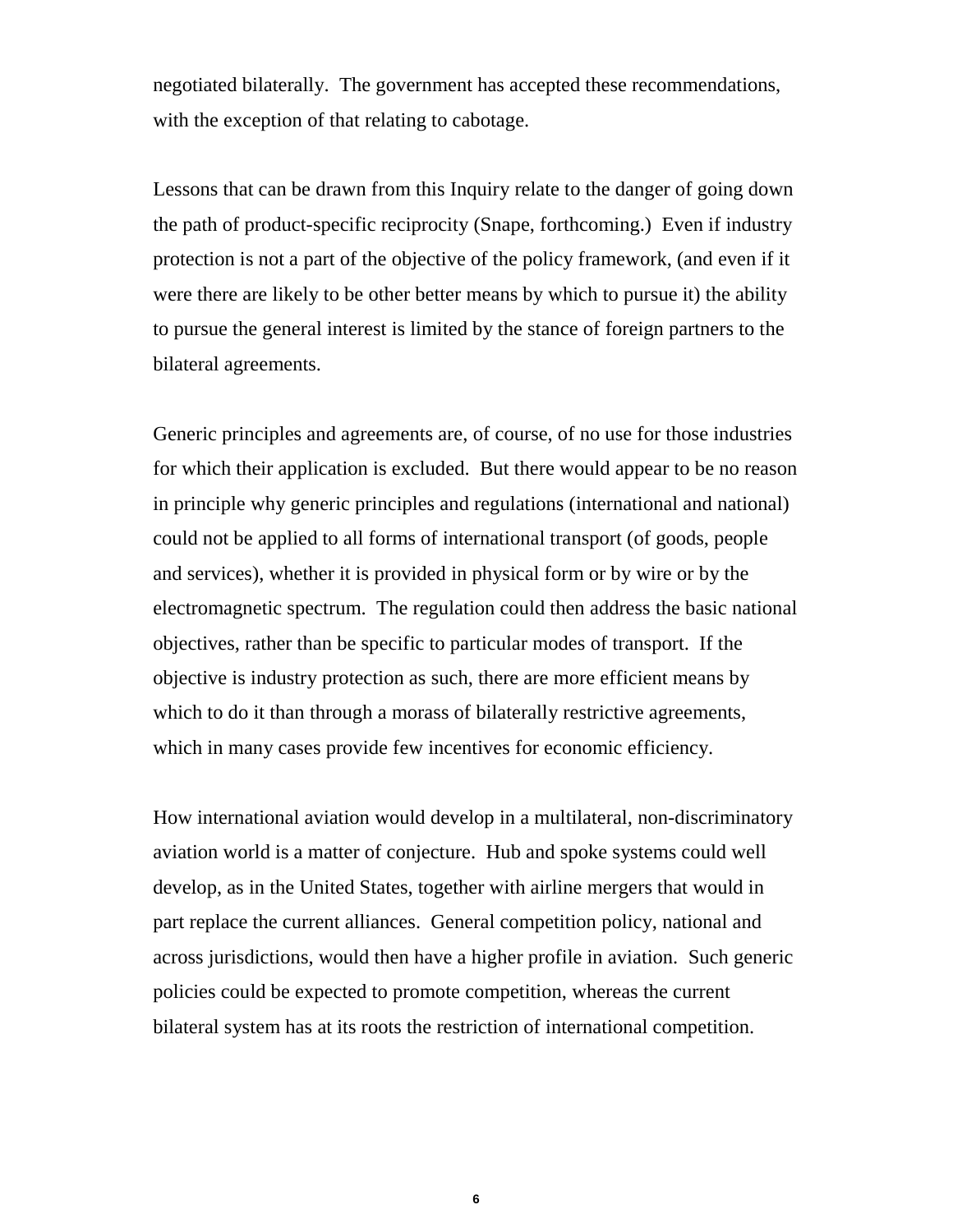#### **III Objectives for Services Regulation**

Services are regulated to pursue a variety of objectives, economic and noneconomic. Among the former are problems associated with asymmetric information (including consumer protection and prudential requirements), monopoly (including natural monopolies), public goods and externalities, protection of intellectual property, and the improvement of the terms of foreign trade and investment. There are also technical matters (eg scarcity of radio frequency spectrum) which are of economic importance. Among the noneconomic objectives are distributional matters including universal availability, cultural and social objectives, and national ownership. Of course there are also straight out industry protection objectives for many governments.

## *Foreign Investment and Establishment*

Of the national economic objectives, only the terms of trade and investment, and some externalities (in particular in the form of technology transfer), would seem to be matters on which policy would lead necessarily to a consideration of measures which would discriminate between foreigners and nationals. But there would seem to be no difference in principle here between policies for goods and for services. The fact that many services could not be traded without establishment would not of itself imply that different principles should be applied to investment in the production of goods and investment in the production of services. Many goods also might be traded only (or more efficiently) if a local presence is established, for assembly or distribution.

If there are externalities associated with some investments but not others (for example knowledge transfer) then these differences may lead to differential treatment of different investments. But that does not necessarily lead to different treatment of investments in goods production in general and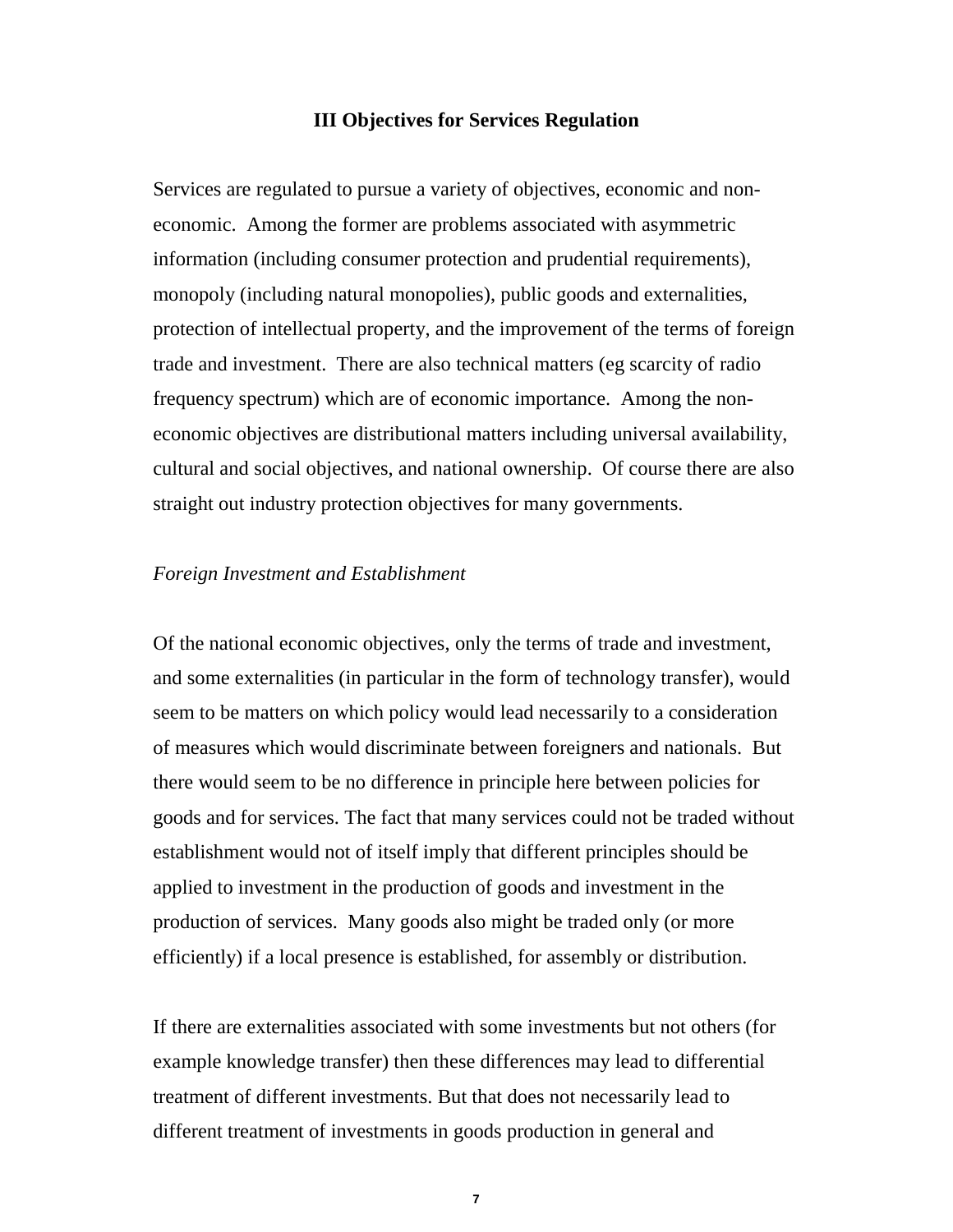investments in services production in general. There seems to be no reason to assume that as a general proposition investment in services is more or less a source of knowledge transfer or other externalities than investment in goods production. Similarly, if national ownership is a government objective there would seem to be no reason to discriminate on a general basis between goods and services (though of course governments may decide the such ownership is more important for some industries than others).

Thus there would appear to be a case for generic rules to apply to investments in both goods and services domestically as well as in international agreements. But the fate of the proposed Multilateral Agreement on Investment suggests that such a broad approach at the multilateral level will be some time away. In the meantime the multilateral rules governing investment related to goods trade are quite weak; for services, apart from the requirement for non-discrimination, their strength under the GATS depends mainly on the specific commitments undertaken by Members for particular sectors.

## *Consumer Protection*

As to asymmetric information or consumer protection there is much that is applicable to both goods and services. Just as many services are regulated for consumer protection, many goods are subject to regulations aimed at the same type of objective – for example, safety specifications for motor vehicles. Generally it is better to specify requirements in terms of performance rather than inputs: for example, that tractors should not turn over on 45 degree slopes, rather than they should have a tonne of ballast at wheel level. Since 1947 Article III of the GATT has stated that regulations and requirements affecting the internal sale etc of products should not be applied so as to afford protection to domestic production. However this has not prevented the adoption of unique national requirements.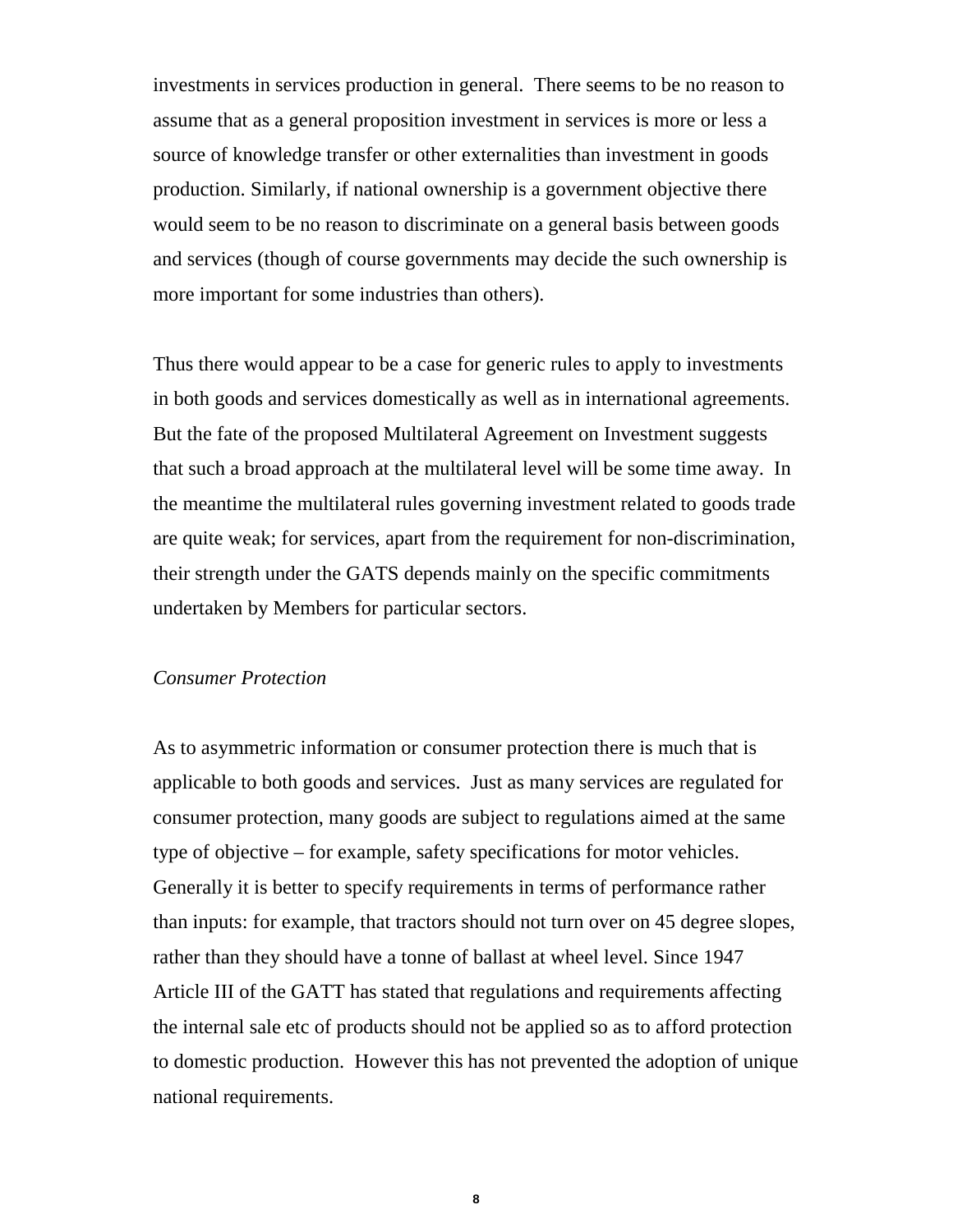The Agreement on Technical Barriers to trade (as well as the Agreement on the Application of Sanitary and Phytosanitary Products) addresses such matters for goods.3 The Agreement requires that technical barriers "are not applied in a manner which would constitute a means of arbitrary or unjustifiable discrimination among countries where the same conditions prevail or a disguised restriction on international trade" (Preamble), and that foreign (WTO Member) products should receive treatment that is no less favourable than like products of national origin (Article 2.1). Technical regulations should not create unnecessary obstacles to international trade and should not be more trade restrictive than necessary to fulfil a legitimate objective. These objectives are national security, prevention of deceptive practices, protection of human health or safety or of animal or plant life or health, or of the environment (Article 2.2). Adoption of international standards and standards based on performance are encouraged.4

These provisions apply to all goods, whether or not they have been the subject to negotiated trade barriers reductions and commitments.

In services, performance standards designed for the protection of consumers are often difficult to apply: medical practice is the classic example. (*Ex ante* rather than *ex post* protection is generally preferred.) Thus domestic regulations frequently specify required qualifications for service suppliers, and professional titles (such as architect, doctor, lawyer and university) are reserved by legislation for those persons or institutions with the qualifications deemed

 $\overline{a}$ 

<sup>&</sup>lt;sup>3</sup> The emphasis of the Agreement on Sanitary and Phytonsanitary Products is on harmonisation on international standards, though allowing for different standards when there is scientific justification which is related to the protection of human, animal or plant life or health. Measures should not discriminate among Members of the WTO where identical or similar conditions prevail.

<sup>4</sup> Many product standards fall outside these provisions (the screw pitch of nuts and bolts for example), while many which may be covered (for example different safety specifications for motor vehicles and electrical connections) may inhibit trade but do not appear to be constructed for this purpose.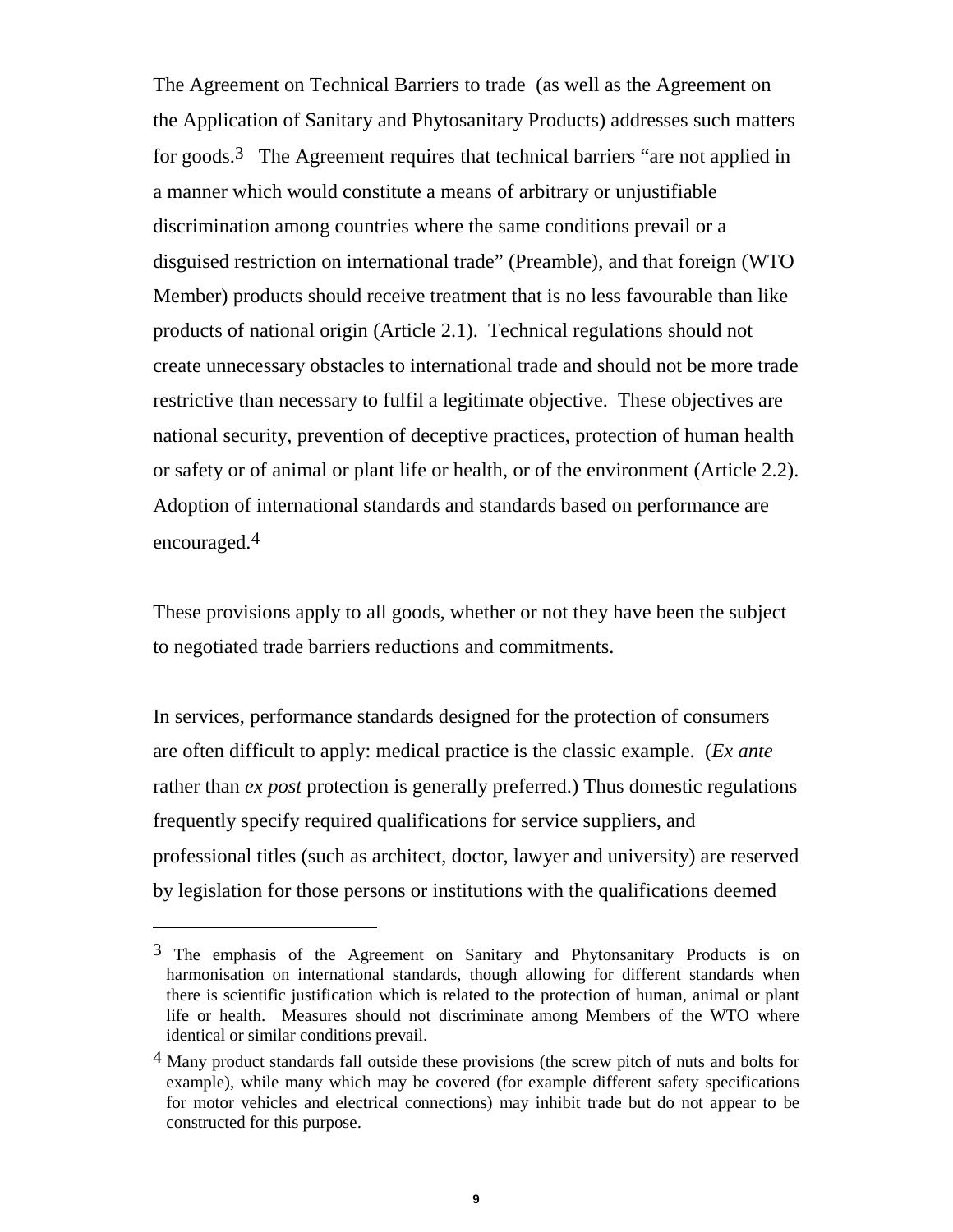appropriate. While the emphasis on the qualifications of providers rather than on performance makes it difficult to specify generic rules across professions at the national as well as at the international level, there is scope for generic rules in multilateral agreements in regard to the foreign treatment of national qualifications.

In the GATS, Article VI.4 provides for the Council of Trade in Services (through bodies it may establish) to develop any necessary disciplines to ensure that measures relating to qualifications, technical standards and licensing requirements do not constitute unnecessary barriers to trade in services. It specifies that such disciplines should be based on objective and transparent criteria, are not more burdensome that necessary to ensure quality, and that licensing procedures are not in themselves a restriction on supply. Such provisions would cover all services. Until such disciplines are developed, GATS provides that in those sectors for which there are specific commitments by Members, these principles should apply.

Little progress appears to have been made to develop these disciplines of general application for services. This is in contrast to goods, where the Agreement on Technical Barriers to Trade has general application.

As well as these provisions, Article VII of GATS provides for mutual or unilateral recognition of qualifications acquired abroad. Importantly, it provides that such recognition should not be applied in a manner that would discriminate between Members in whose countries similar qualifications or experience have been obtained.

It would seem desirable to have a common set of principles for the recognition of standards, qualifications and licensing requirements covering goods and services. While there are two agreements covering the same issue, one for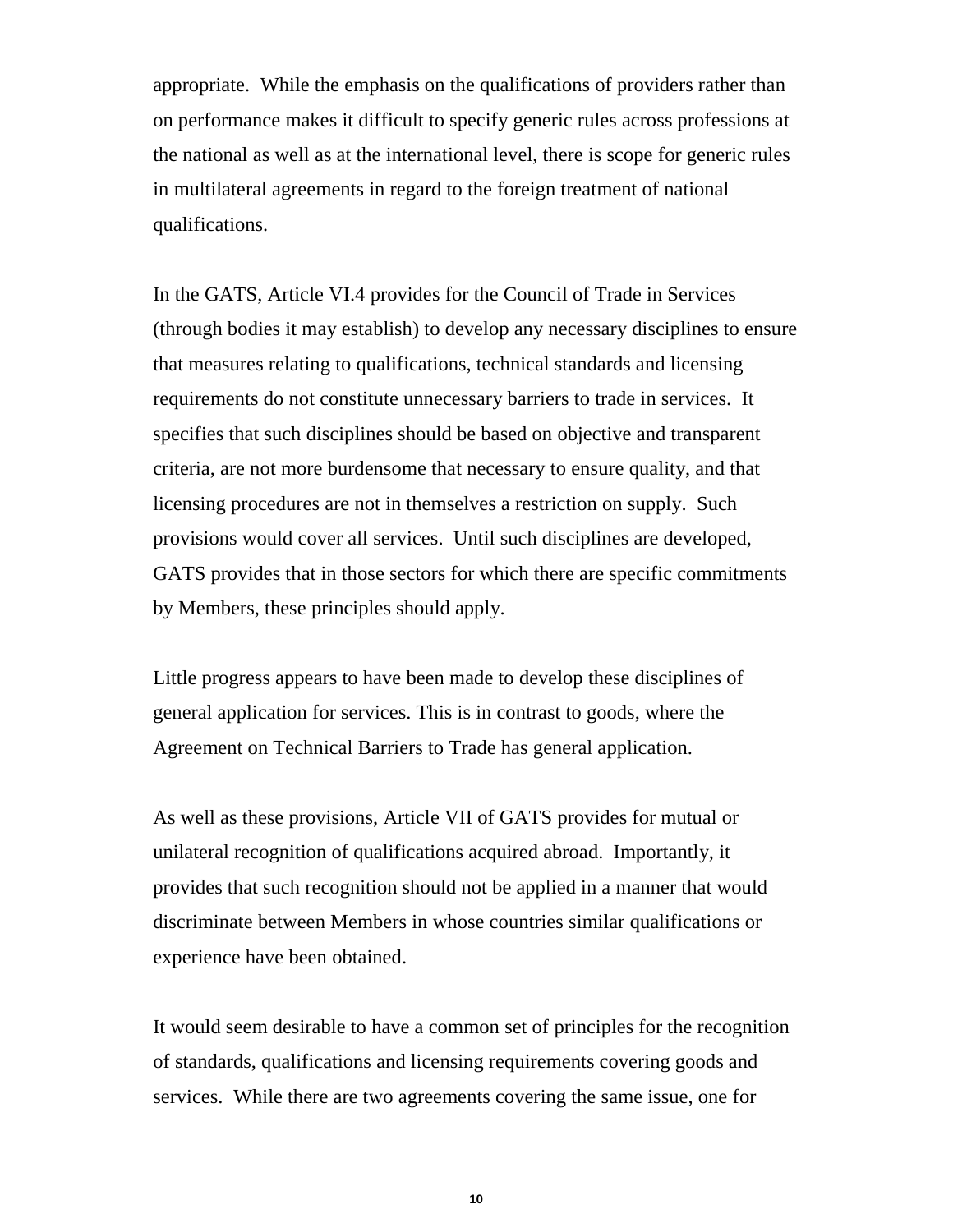goods, the other for services (and the latter only for scheduled services) there are possibilities of inconsistencies even if the intent is the same.

In three recent Productivity Commission Inquiries related to services, consumer protection has been an important issue: Gambling, Broadcasting and Architects. In the Broadcasting Inquiry, the regulation of content was addressed, in particular pornography and other material deemed by Parliament to be unsuitable for broadcasting. There are many issues here, including whether the rules for the internet should be akin to those for books and magazines, or to those for free to air (or subscription) broadcasting. (Technological convergence could suggest that all electronic platforms be treated in similar manner, though there are also arguments that would distinguish between one-to-one dissemination and one-to-many.)

During the course of the Inquiry the government introduced regulation of online content. The regulations attempt to prohibit objectionable material hosted on internet sites in Australia. They also attempt to require Australian internet service providers to prevent Australians from obtaining access to material found to be objectionable. (PC, 2000a, pp.482-3)

On gambling, among other things the Commission was asked to report on "the social impacts …, the cost and nature of welfare support services… the effects of regulatory structure ... the implications of new technologies (including the internet), including the effect of traditional government controls on the gambling industries…"

While emphasising that there were substantial consumer benefits (entertainment etc) accruing from gambling, the Commission also drew attention to the risks and costs arising from problem gambling. Lack of adequate information regarding the "odds", or price of gambling, and addictive behaviour (together with the design of gambling machines that encouraged, or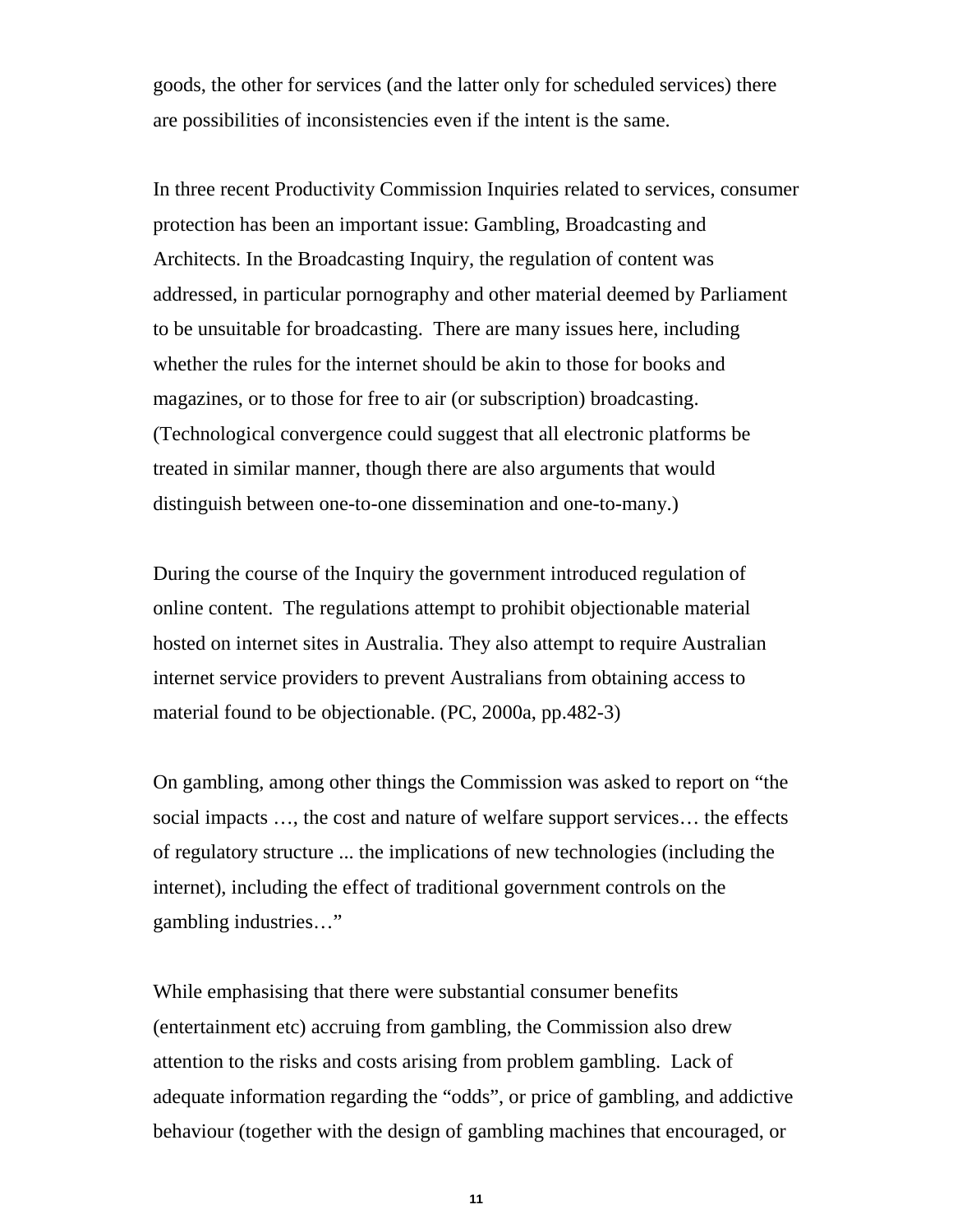at least did not discourage, addictive behaviour) were seen as the main problems. (There were also problems with government legislated restrictions on competition in the supply of gambling facilities, complex and inconsistent regulation, and what some commentators have described as addiction by governments to the revenue from gambling.)

The Commission saw avenues of regulation which would provide greater information and protection for consumers, and support for problem gamblers. The development of internet gambling raises questions, some of which were not unlike those associated with broadcasting, particularly in the international dimension. This involves taxation as well as consumer protection issues. Within Australia, the tax question is being solved by an agreement between jurisdictions that the tax revenue should be repatriated to the (Australian) jurisdiction of the gambler. Implementation requires licensing and enforcement. Internationally, such agreements would be much more difficult to achieve.

Like broadcasting of pornography, a main question was not whether online activities should be restricted but the extent to which they could be controlled (and by whom). The Commission saw a reasonable objective as being to reduce demand for and access to unlicensed gambling sites. Licensing is much easier to enforce for domestic sites than internationally, and just as unlicensed organised gambling is illegal in many countries, and there are penalties on both suppliers and customers, so it could be with domestic gambling sites. International sites pose more difficulty; they could offer better odds if taxes are not levied, though they would not be popular if the payment of winnings was in doubt or unenforceable. Blocking international sites probably is technically feasible, but the cost effectiveness can be questioned – particularly if it were to be attempted on a general basis rather than in response to complaints. Blocking, other than in response to complaints, would be even more difficult for pornography: a search engine found about 7000 "Internet gambling" sites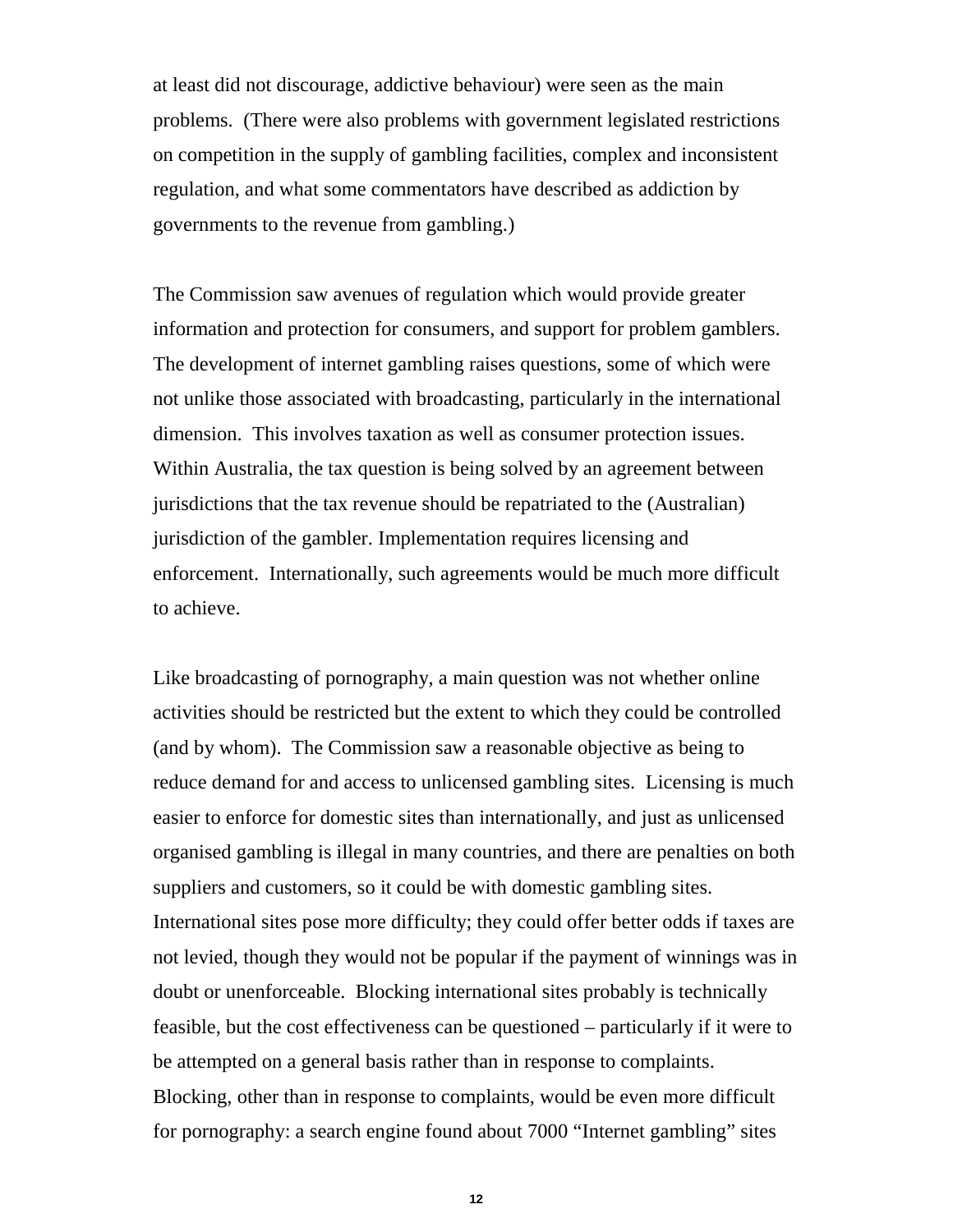but about 5 million sites which combined "XXX" and "sex". (PC, 1999, p.18.44). In Broadcasting the Commission recommended that there be a review of the pornography policies when they have been in operation for a year.

A lesson from gambling and broadcasting is that addressing consumer protection objectives for services traded electronically is becoming more and more difficult. The consequence of E-commerce for international trade and trade rules is being investigated by many, including Drake and Nicolaides (2000): regulation is likely to become increasingly difficult in some areas, and in some less necessary. (Of course, technological changes may lead to increased concentration and make the case for regulation stronger in some areas.) The principles of efficient regulation imply that generic rather than industry-specific platform-specific regulation should be sought, as far as possible. The case for technological neutrality is strengthened substantially by rapid, and unforeseeable, technical change and by the impossibility of predicting the consequences. But here, as in some other service areas (for example, telecommunications) technology and other factors may require that the generic gives way to the specific at some level. Good regulation would seem to call for the presumption to be for generic rules and principles, with the onus to be on justification for departures from them.

The Terms of Reference for the Inquiry into architects specified that the Commission report on "the preferred option for regulation, if any, of the architectural professional in Australia". In its Draft Report (the Inquiry is still under way) the Commission took the view that there was no strong consumer protection case for retaining the legislated protection of the title "architect" and that the relevant legislation should be repealed. (PC, 2000b) It took the view that if there were public benefit in providing a stamp of approval, then that could be given by a professional body, as it is in many other professions, such as engineers and accountants. Building regulations are such that safety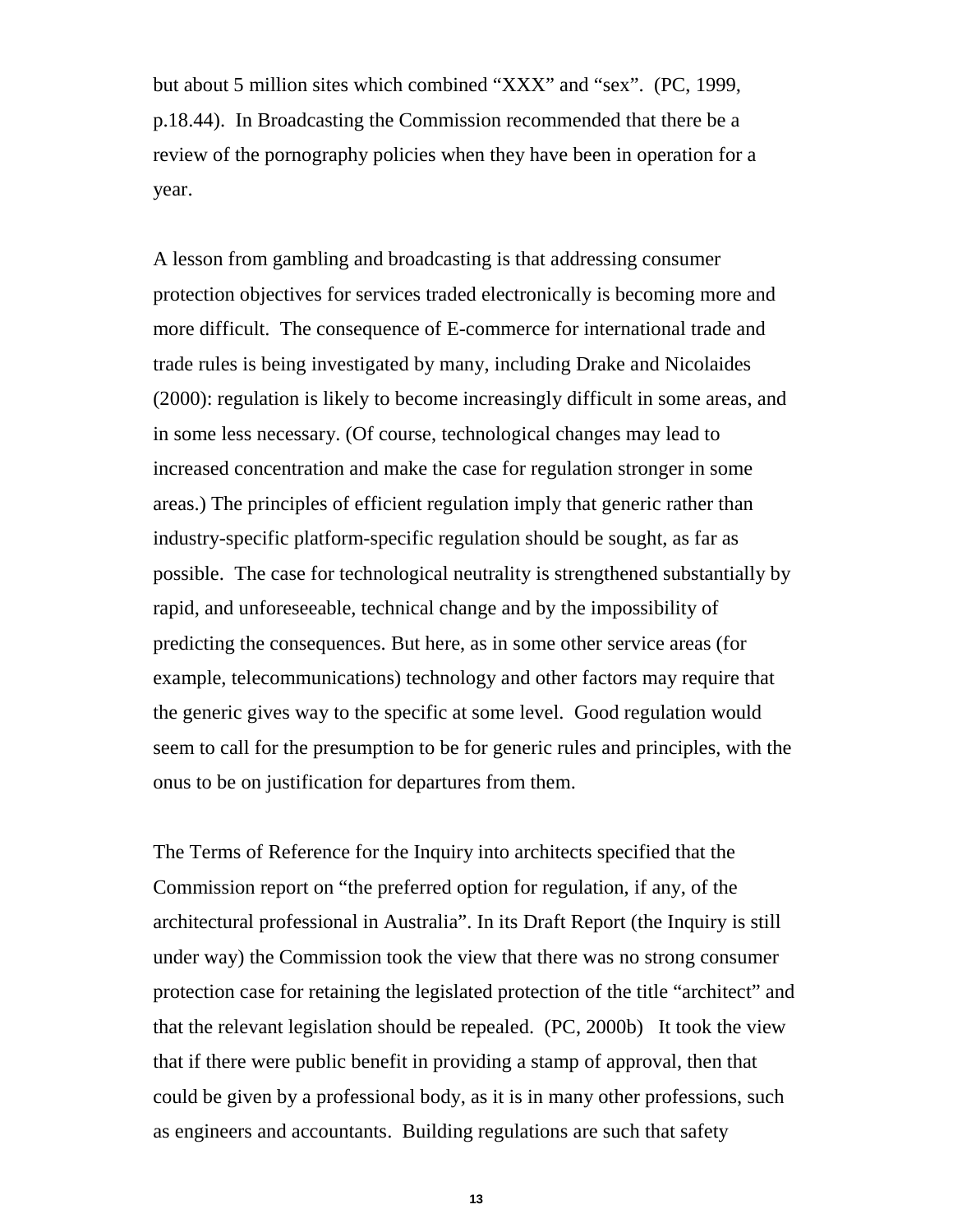considerations are not relevant for the legislated restriction on the use of the term "architect".

International considerations were raised in the course of the inquiry. Article VII of the GATS , and its provisions for mutual recognition were referred to above. If other jurisdictions require government certification of architects for them to practice in their country, would the lack of government certification in Australia imply that Australian architects would be disadvantaged? Of course the mutual recognition provisions of Article VII do not require that certification must be in the same form in the mutually recognising jurisdictions: professional body recognition could suffice. On the other hand, if government certification were required for export of architectural services, it could be provided for those who wished to export. The Commission saw no consumer or other reason why it should be required for all architects.

### *Social and Cultural Objectives*

Social and cultural objectives are high on the agenda for many governments. Such matters are of course particularly difficult to define or measure, but so too are love and beauty, but few would deny their existence and importance. For the Commission's Inquiry into Broadcasting, the Terms of Reference required it to "advise on practical courses of action to improve competition, efficiency and the interests of consumers in broadcasting services. In doing so, the Commission should focus particular attention on balancing the social, cultural and economic dimensions of the public interest and have due regard to the phenomenon of technological convergence to the extent that it may impact upon broadcasting markets." The existing Act was referred to in the Terms of Reference as seeking "to protect certain social and cultural values, including promoting a sense of Australian identity, character and cultural diversity; encouraging plurality of opinion and fair and accurate coverage of matters of national and local significance…"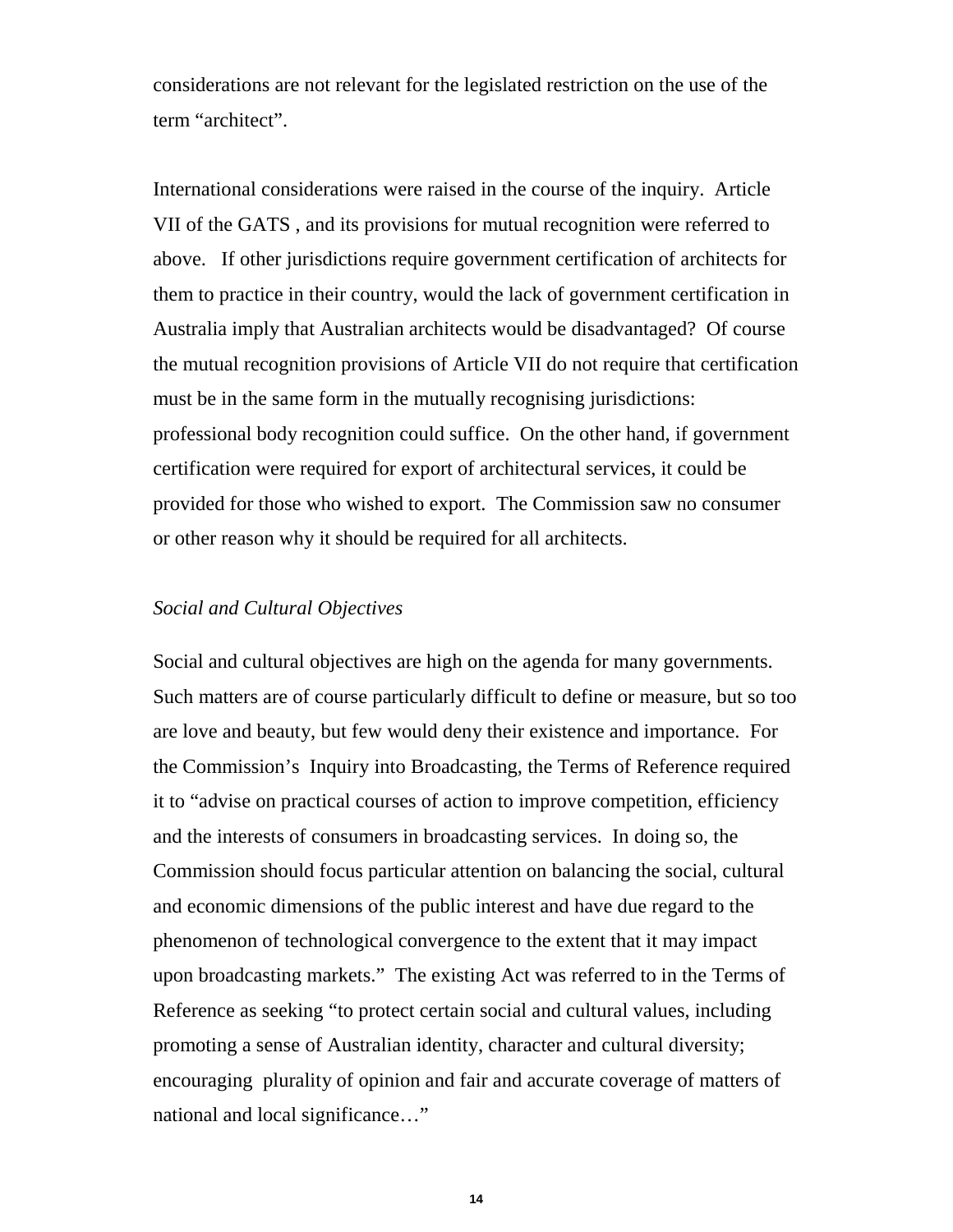At present there are tight limits to foreign equity investments in free to air and subscription television and in newspapers, but no limits for radio. There are rules which restrict cross media investments, for example the same enterprise cannot own both a newspaper and a television station in the same broadcast licence area. There are also rules for commercial free to air television regarding minimum overall Australian content, children's programs and documentaries, and Australian advertising content, and agreed industry codes for Australian music on commercial radio.

The Commission did "not attempt to evaluate or comment on the social and cultural objectives of content regulation. Rather it takes the stated social and cultural objectives as given and … attempts to clarify them and to consider whether the existing policies address them effectively." (PC, 2000a, p.379.) It attempted to distinguish between those policies which were essentially industry protection and those which addressed the social, cultural and diversity objectives. The rapidly changing technology had implications for its recommendations as well as for more general regulation of broadcasting.

The Commission concluded that the case for restricting foreign investment on the grounds that foreigners would be less likely to promote Australian culture was at best weak. It was not regarded as an appropriate policy instrument for this objective, an objective that is also addressed by the content quotas. More important was that diversity of media ownership (and hence of sources of information and content) was more likely to be promoted by treating foreign investment in the media in the same manner as foreign investment in other industries, that is by not prescribing any limits. Recognising the media concentration can be a problem, that the current cross media rules were rapidly becoming obsolete through technical change (the rules do not cover the internet or subscription television), and that this technological change could in the future multiply the sources of information and comment greatly, the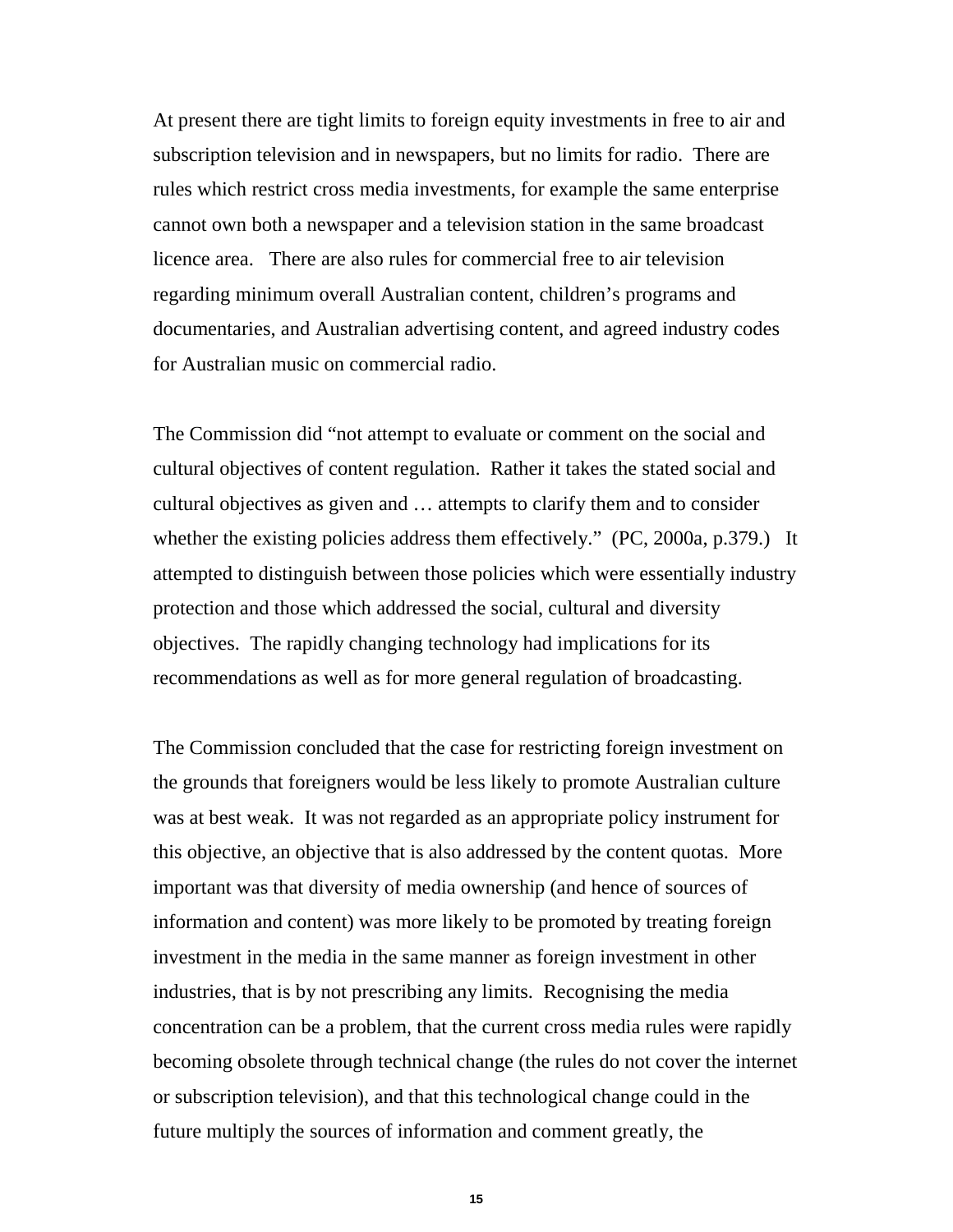Commission recommended that the Trade Practices Act should be amended immediately to include a media-specific public interest test which would apply to all proposed media mergers. Thus social, cultural and political dimensions of the public interest would be considered, in addition to the standard economic questions attending mergers. The Commission also recommended that after regulatory barriers to entry in broadcasting had been removed and spectrum became available for new broadcasters, and after the repeal of restrictions on foreign investment, the cross-media rules should be removed.

For the content rules the Commission made the judgement that the requirement that advertising be 80 per cent Australian was essentially aimed at industry assistance, and that any valuable cultural or social "Australianness" would be likely to be met by advertisers, in their own interests, as a means to engage their (Australian) audience. (In any case the 80% minimum has been exceeded regularly by about ten percentage points.) The Commission also decided that the children's, documentary and Australian drama requirements were more targeted to the social and cultural objectives than is the advertising quota. In part the case for the quotas arises from the public good nature of free to air television and Hotelling-type considerations. The 55% per cent overall Australian requirement was regarded as being much less targeted to social or cultural (or Hotelling-type and public good) considerations.

More important however, was the new technology. The Commission took the view that it was better to target the social and cultural objectives directly, rather than through particular broadcast platforms. It rejected the view that as new broadcast platforms develop, the content rules should be extended to them according to their degree of "influence".5 Such a policy would at best be one of "catch-up". Further it recognised that regulating international electronic traffic will become increasingly difficult as its volume increases and as technologies

 $\overline{a}$ 

<sup>5</sup> The supposed extent of influence of various forms of broadcasting is an important criterion for the degree of content regulation in the existing Broadcasting Act.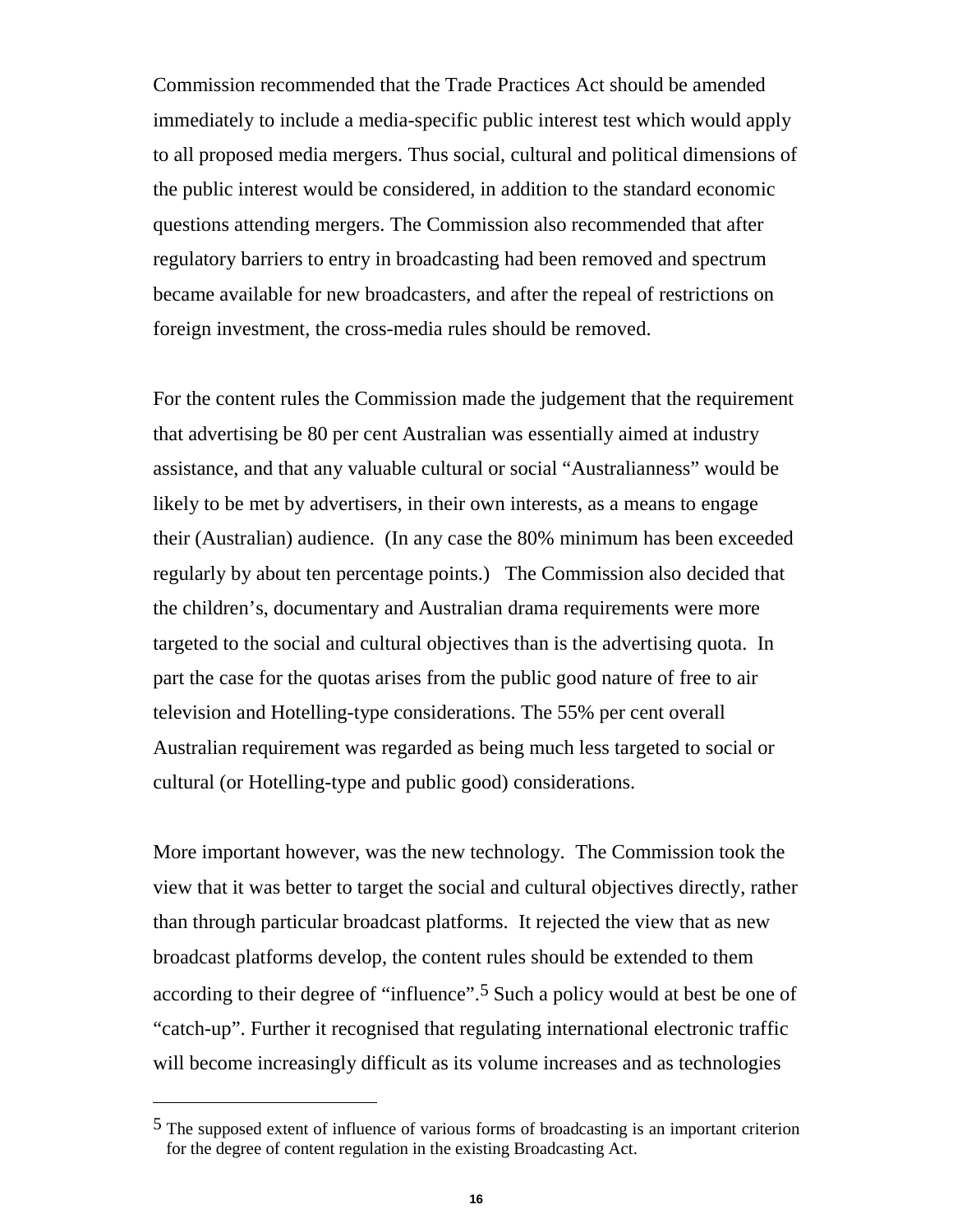develop. Instead it recommended that to ensure that the social and cultural objectives of broadcasting continue to be addressed in the future digital media environment, the Government should commission an independent public inquiry into Australian audiovisual industry and cultural policy, to be completed by 2004. Following this review, but prior to the final switch-off of analog television services, a new framework of audiovisual industry and cultural policy should be implemented. It recommended that the Inquiry be based on the Government's competition principles, that is that regulations that restrict competition should be retained only if the benefits to the community as a whole outweigh the costs and if the objectives can be met only through restricting competition.

The aim of the Commission in these recommendations was to encourage policies that were targeted on objectives and that were generic. The intention was that the policies not be "platform specific" both with regard to cultural and social objectives of audiovisual services (and perhaps the performing arts in general), and with respect to diversity of sources of information and content.

## *Access to Essential Facilities*

 $\overline{a}$ 

Access to essential facilities has been a burning issue since the early days of negotiation of the GATS. It is also a pressing topic of policy in competition policy within many OECD and other countries. It is a matter which may apply to services rather more than to goods, though there would be no point in removing tariffs on imported goods if the imported goods did not have access to ports, unloading facilities, and internal transport.6

<sup>6</sup> Article III.1 and .4 of the GATT has some relevance here. For goods production there is also the matter of access to essential raw materials This was much is the minds of the negotiators of the original GATT, with the backdrop of the trade policies of the 1930s. It is reflected in the Preamble of GATT1947: "developing the full use of the resources of the world", and in the provisions of Article XI (General Elimination of Quantitative Restrictions) that apply to exports as well as imports, though this Article in fact allows for export prohibitions on "products essential to the exporting party".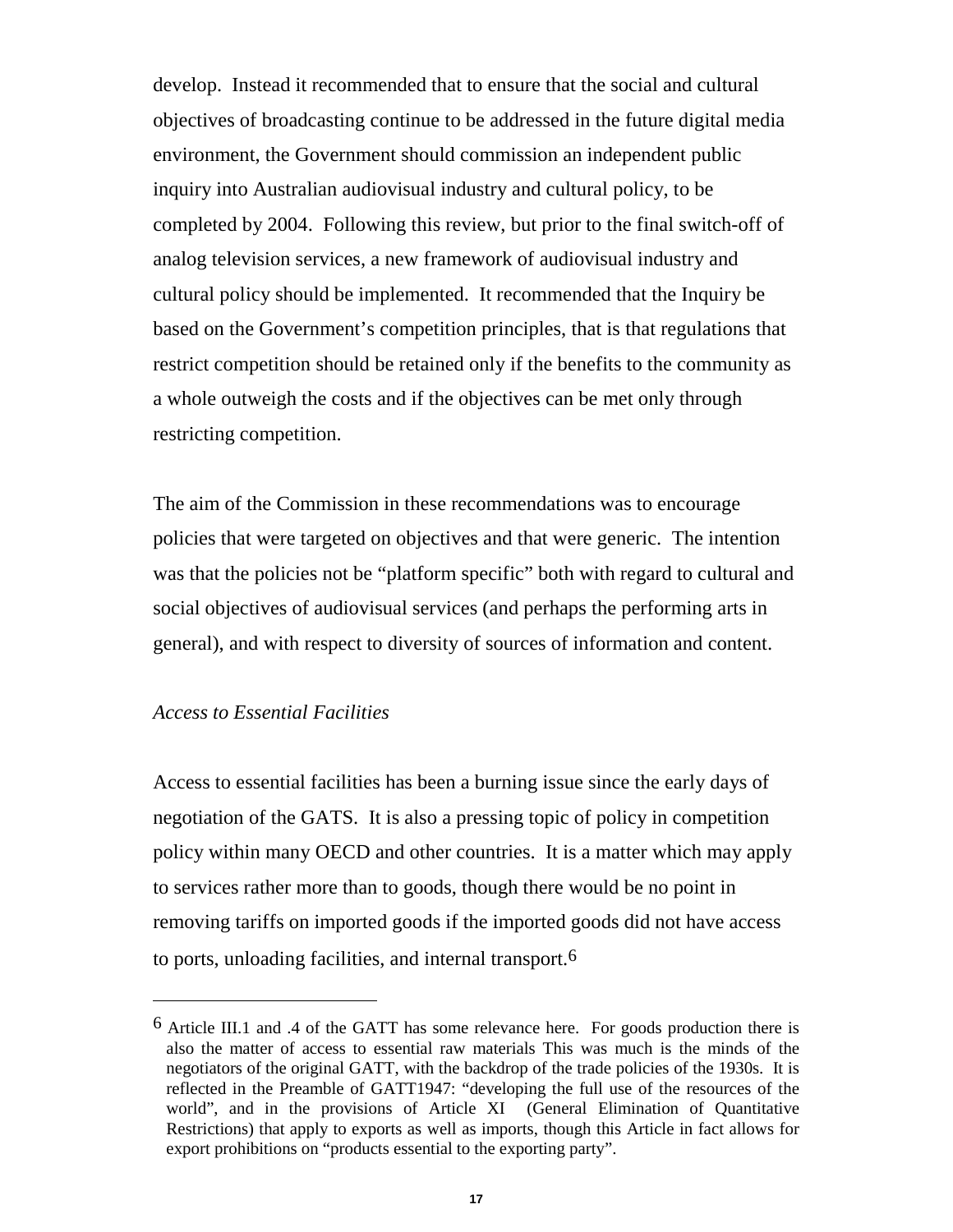It was argued during the negotiation of the GATS that there was no point in removing frontier barriers to, say, telecommunications, if access could not be obtained to (monopoly) domestic distributions systems. Consequently Article XVI (Market Access) was negotiated. For sectors where market access commitments are made, it provides that there should be no limitations on suppliers (number, output etc, or legal structure), or on foreign capital, unless the restrictions are specified in the Member's schedule. Article VIII provides that for services subject to specific commitments, monopoly suppliers should not abuse their monopoly power, cross subsidise other activities, or act in a manner that discriminates among foreign Members of the WTO or is inconsistent with specific commitments of the Member.

In the course of GATS negotiations on telecommunications, a Reference Paper was developed to establish principles for interconnection – without distinction between domestic and foreign telecommunication suppliers. It provided for interconnection to be supplied on terms no less favourable than for the owner's own like services, or for those for non-affiliated service providers. Mattoo (1999, p.22) proposes that the same principles should be applied to other network services (eg. transport terminals, energy services, and sewage). It could also be extended to embrace all forms of internal distribution. In this way horizontal or generic rules could be developed covering goods and services, though the specifics of application would have to be different for each industry.

There is some tension between requiring access to essential facilities and incentives to invest where, for reasons of economies of scale or scope, it is efficient for there to be only one network supplier. If access to upstream or downstream competitors is required (or feared) then an investment in the essential facility may not be undertaken or may be truncated, even though the investment may be in the general interest. International competition rules need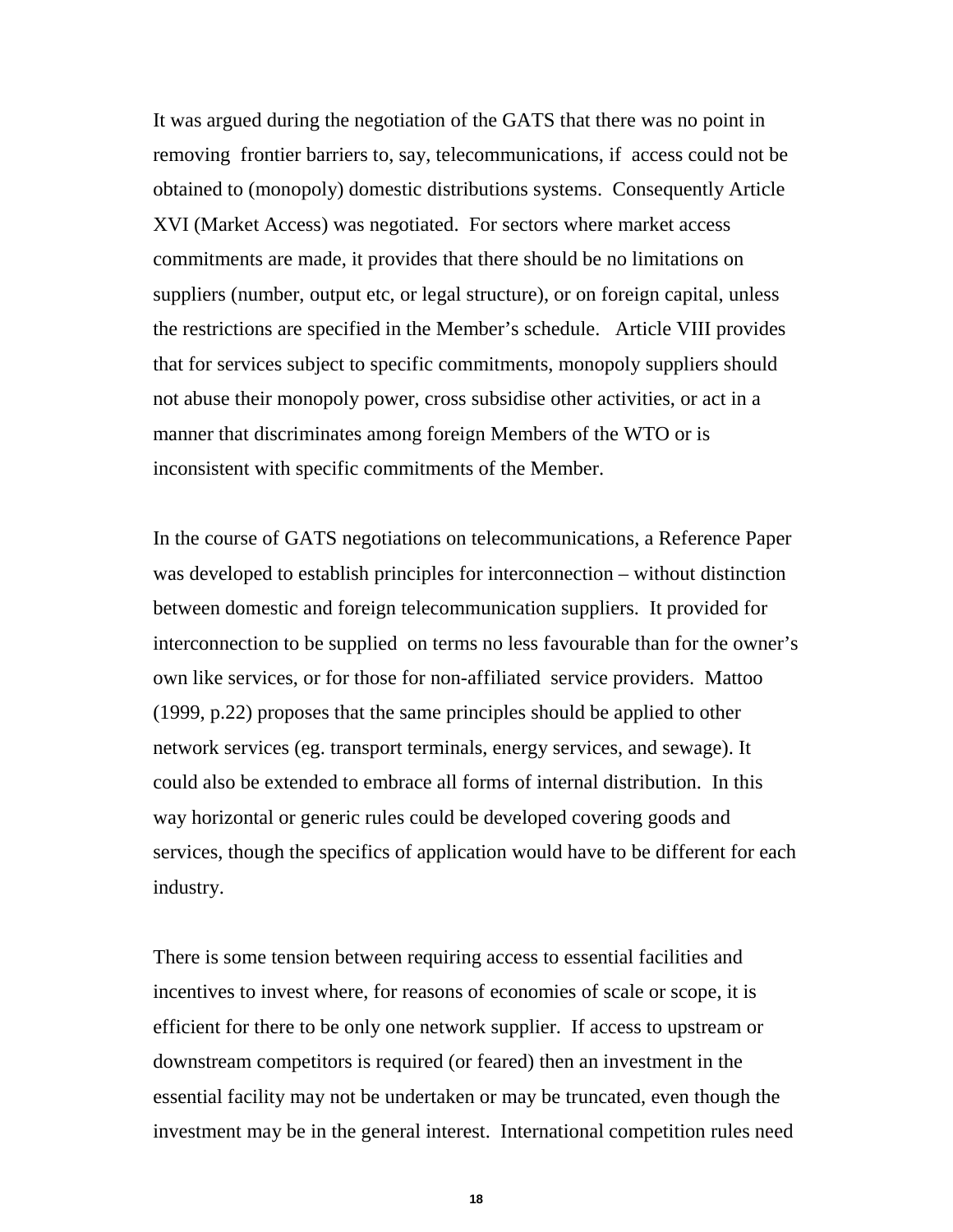to allow for such tensions, as do domestic competition rules. The analytical problems here are by no means settled in principle, while the policies stemming from them depend on circumstances. Thus while objectives could be agreed under the GATS or elsewhere, international rules to achieve them are probably best framed to allow discretion for national authorities in pursuing the objectives, and for cooperation among these authorities.

#### **IV Conclusion**

A lesson that one can draw from the above is not surprising: that it is best to use policy structures that are attuned to objectives and to seek generic policies in this context. Trade policies are appropriate for trade objectives, social and cultural policies are appropriate for social and cultural objectives, investment policies are appropriate for investment objectives, competition policies are appropriate for competition objectives and so on. Policies attuned to particular trade, investment, social and cultural, competition, etc. objectives should extend beyond specific industries and beyond specific forms of production, consumption and trading.

This then leads to the development of consistent domestic and international rules for cross border trading of goods *and* services, and that these rules should address cross border trading alone and not such other issues as conditions of competition that apply to both domestic and foreign enterprises. Competition rules (for goods and services) are best designed generically to address all forms of competition, whether it is from domestic or foreign sources, though they will require adaptation to specific industries. Similarly investment laws (domestic or international) are best designed to address investment consistently, whether it be for goods or services production.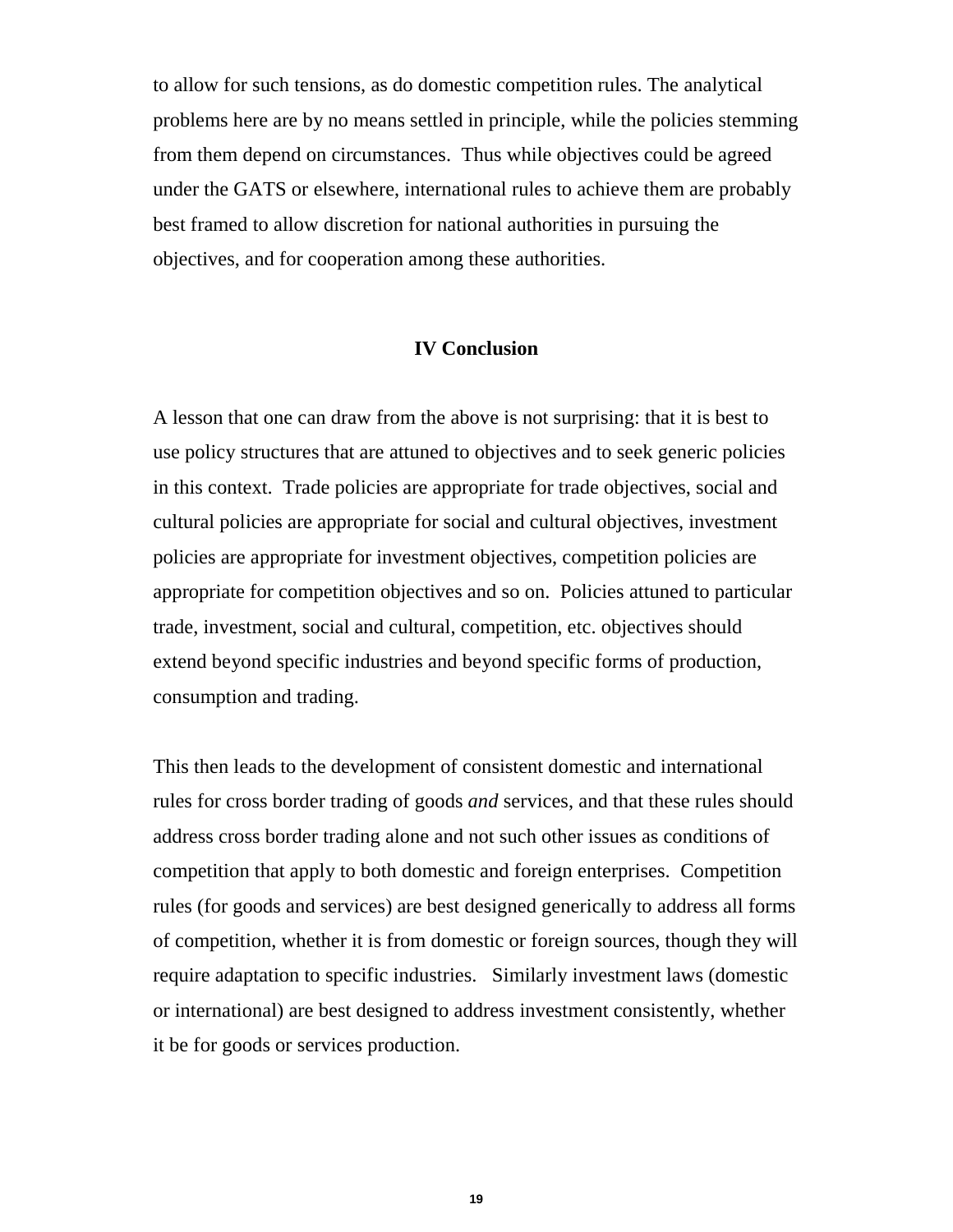Again, social and cultural objectives are best pursued by policies that do not discriminate between the platforms on which a particular service may be disseminated. As in many areas, it is consumption (and perhaps production) of cultural services (and goods) from which the cultural benefits may flow, not the platform of dissemination nor from international trade as such. (Messerlin and Cocq, 1999, discuss some of the problems in the European Union of attempting to assist cultural industries through the platforms of dissemination.)

In the multilateral context there is the question of how to go from here to there. A multilateral agreement on investment is off the agenda for the time being; an agreement for competition policy is also some distance away. The WTO Reference Paper on principles for telecommunications interconnection has been referred to above, and could provide a basis for a generic policy on access to essential facilities, for incorporation into a competition agreement. The OECD Secretariat is exploring a "cluster" approach for sector services that are closely related in terms either of production interconnections or the manner of regulation, and this could lead some way in the direction of generic policies.

A key issue is to contain the use of policies to address objectives for which the policies are not well suited. A prime example of this is the use of international trade policies to improve labor standards or the environment. But perhaps most important is for countries' domestic policies to align objectives and policies consistently and efficiently.